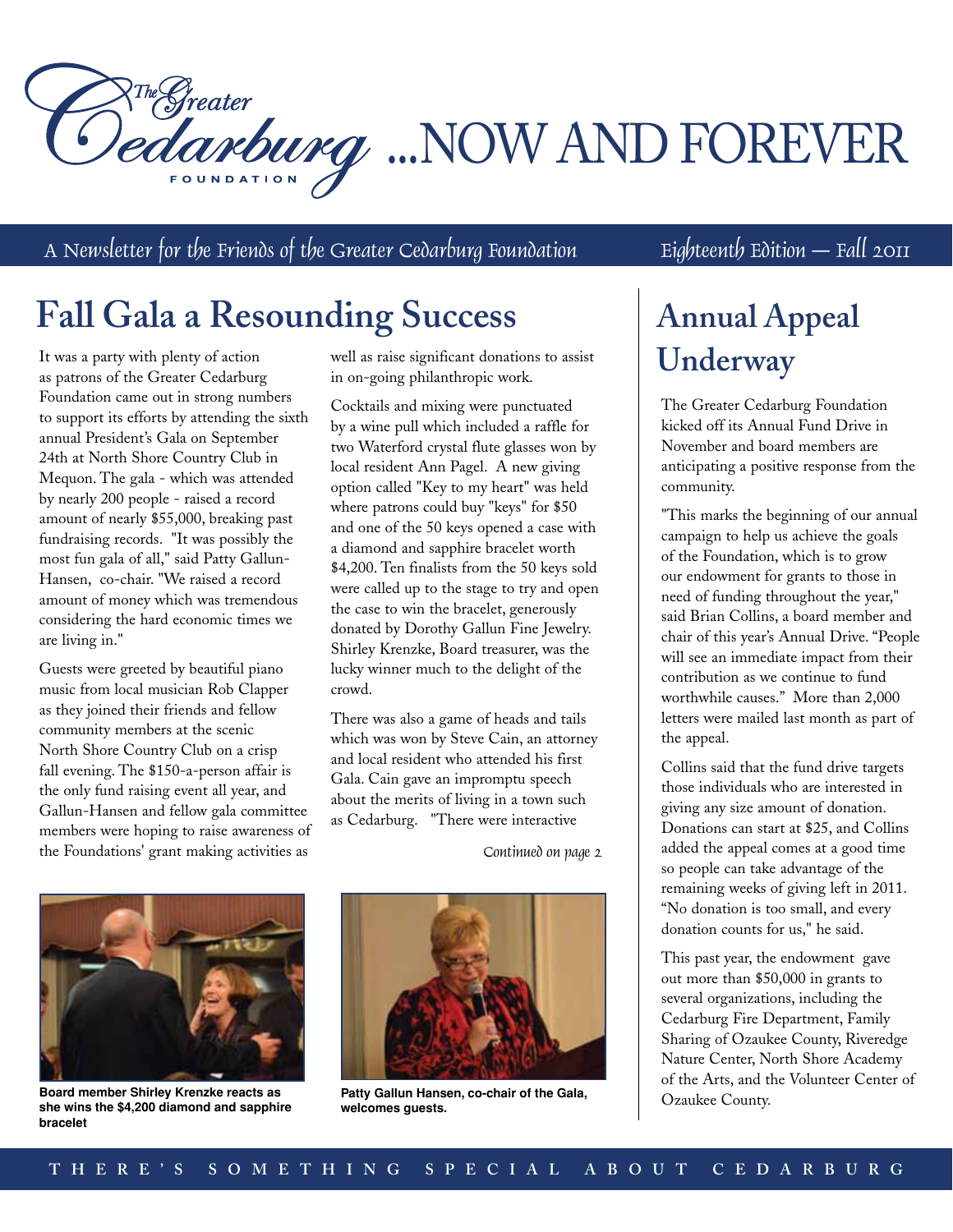#### **Fall Gala (from pg. 1)**

games, and great testimonials all night that really spoke to why we all love Cedarburg," Gallun-Hansen said. Other fund raising activities included the sale of a new book called "Images of America: Cedarburg" put together by local journalist Lisa Curtis. Ryan Olsen of Olsen's Piggly Wiggly donated all of the books for sale, which raised \$400.

Dinner was punctuated by opening remarks from Foundation President Ben Levy, who thanked everyone for coming and spoke of large donors as well as those who give their time and talent to make Cedarburg a better place. Levy also mentioned the Legacy Society and said many people who attend a gala end up becoming Legacy Society members. "The evening gives them a chance to understand just who we are and how much we impact the community," he said. The night was capped by a verbal auction which raised more than \$15,000 and ended with a surprise donation of \$2,000 from a gala attendee who sought others to give and match his donation. In no time, 15 people stepped up and the \$2,000 was matched. The evening ended with the delightful sounds of the Mark Davis Quartet amidst dancing and conversation.

Many thanks go out to the presenting sponsor Port Washington State Bank, and other sponsors which included Olsen's Piggly Wiggly, Commerce State Bank, Carlson Tool & Manufacturing Corporation, Levy & Levy, and Harris Bank. "Our galas are just getting better and better and I really want to encourage people to attend next year," Gallun-Hansen said.



**Nearly 200 people attended the 6th annual President's Gala at North Shore Country club**

#### **Foundation hosts Mike Miller Presentation in Cedarburg**

On Monday, November 21, the Greater Cedarburg Foundation hosted a financial presentation at the Cedarburg Cultural Center which featured Mike Miller, managing director of New York Citybased Colonial Consulting. Miller, who is the investment adviser for the Greater Milwaukee Foundation, discussed his investment strategy as it applies to the GMF. "In today's rapidly changing economic environment, Mike has a wonderful way of stressing the importance of maintaining a long-term perspective in spite of the short-term market swings," said Chris Smith, chair of the development committee for the Greater Cedarburg Foundation. "I always come away from his presentations with the peace of mind that the monies generously contributed to our foundation are well managed."

During his presentation, Miller outlined an investment review of their advisement of the Greater Milwaukee Foundation assets. He discussed the GMF strategic asset mix and the Foundation's approach, which is focused on achieving long term return objectives and a diverse portfolio by asset class and strategy. "What we're trying to do is safeguard and protect these assets for future generations," Miller said after the presentation.

As a supporting organization of the Greater Milwaukee Foundation, the endowment of the Greater Cedarburg Foundation is managed by the GMF. Founded in 1980, Colonial Consulting provides investment advice and full service consulting with an emphasis on nonprofit institutions, endowments and foundations. This was the second visit by Miller to Cedarburg, who also makes



**Mike Miller, managing director of New York City-based Colonial Consulting**

investment advisor presentations at the Greater Milwaukee Foundation several times each year. For more information, see the investment information section of the GMF website at www.greatermilwaukeefoundation.org.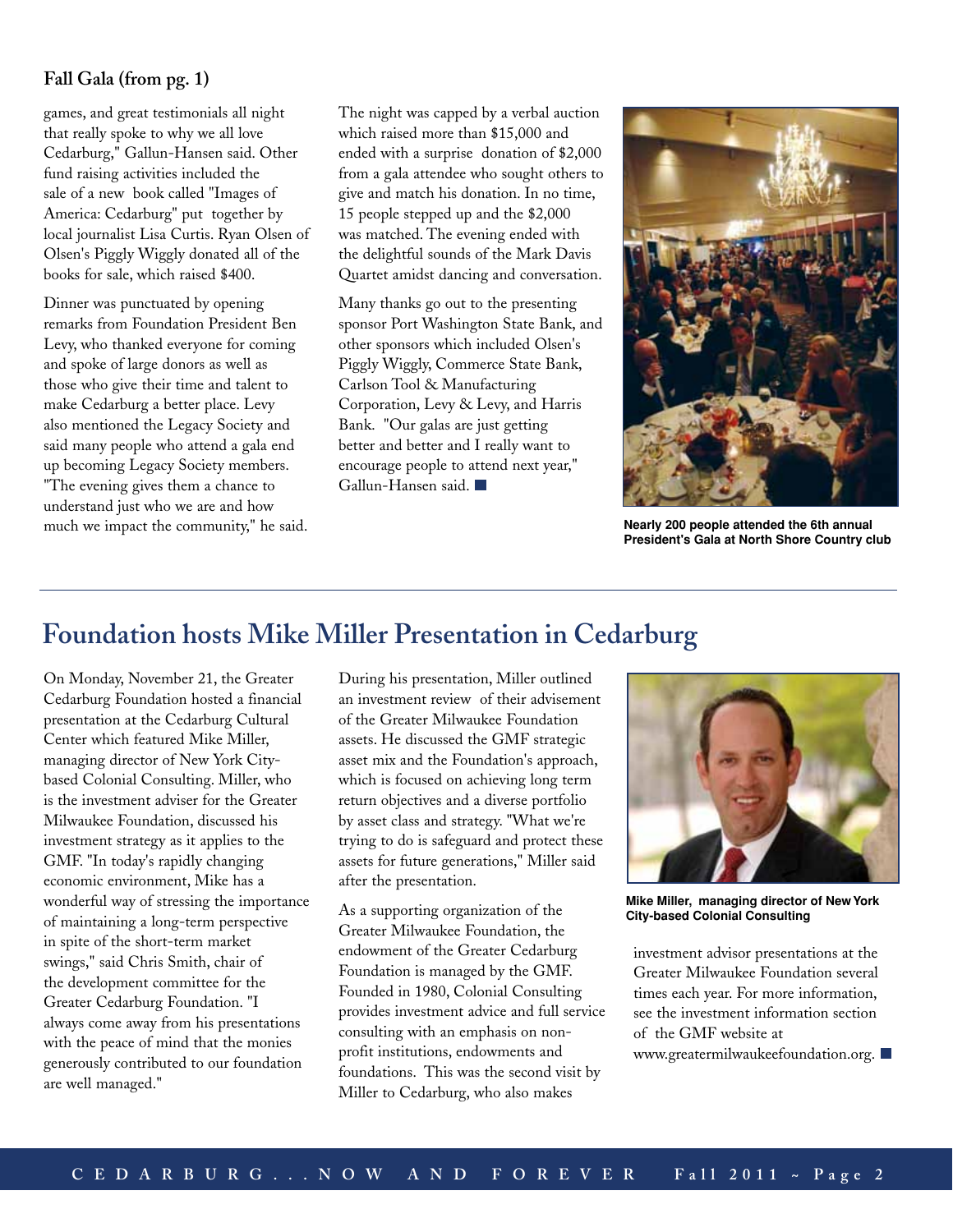## **GCF awards \$10,000 for book project**

One of the recent grants approved by the Greater Cedarburg Foundation was for \$10,000 to the Cedarburg Cultural Center . The center will use the grant money to help publish a children's book called "Cedarburg" by noted children's book author Barbara Josse. "Barb approached us about three or four months ago with the idea of a children's book about Cedarburg," said Lauren Hofland, executive director of the Cedarburg Cultural Center. "We thought it would have broad appeal for people who live in Cedarburg and the surrounding area but also for people who come here to visit." Josse and illustrator Renee Graef will donate most of the proceeds of the sale of the books to the Cultural Center.

"I wanted to capture the spirit of this town," said Josse, who was just named the notable Wisconsin Author of the Year by the Wisconsin Library Association. "I describe Cedarburg as a place that allows you to be a kind person." The book will chronicle the travels of a child and his friend as they make their way through Cedarburg and stop at several landmarks, including the Rivoli Theater, the Settlement, and even Strawberry festival. Josse said the book will be written in a rhythmic style, and said the opening sentence will read something like, "I know about a little place, A creek in the middle little place. A steeple place, a people place, a dogs and frogs and geesel place."



**GCF President Ben Levy presenting a check to Lauren Hofland, Executive Director of the Cedarburg Cultural Center.**

Hofland said she expects the book to have broad appeal to anyone, regardless of where they came from. "If you're a Cedarburg person, you will be especially charmed by it, but even if you're not from here, it's about the place where you grew up." The book is scheduled to be published next fall and ready for sale for the 2012 holiday season.

### **Supporting Organization Status Realized!**

This fall, the Internal Revenue Service approved the re-classification of The Greater Cedarburg Foundation as a supporting organization of the Greater Milwaukee Foundation. Ben Levy, President, said the Greater Cedarburg Foundation's endowment needed to reach \$1.25 million in order to be considered a supporting organization of the GMF. The Foundation's assets, including 6 component funds is now over \$1.9 million. Before this affiliation was achieved, the foundation was a donor advised fund of the Greater Milwaukee Foundation, a not-for-profit Foundation that assists in managing more than 1,100 funds which total more than \$540 million in assets.

Jedd Lapid, Director of Development and Donor Service for the GMF, explained that as a supporting organization, they will perform due diligence and complete accounting and auditing functions for the Greater Cedarburg Foundation. They will also develop a competitive grant making process and allow applicants to use the web based application process for grant requests. In addition, individuals, non-profit

organizations and private and corporate foundations will be able to establish named component funds within the Greater Cedarburg Foundation. "Now that we have achieved this status, we are better able to assist people and become their philanthropic partner," said Ben Levy, President. "It will allow us to help people with their own funds use the expertise and assistance from both the GMF and our foundation."

Maribeth Bush, incoming President of the Oconomowoc Foundation, said their organization reached Supporting Organization status with the GMF in 2007. "The Greater Milwaukee Foundation helps us in many ways, but one of the most important is making sure the grant requests are complete - they even assist the applicants with the process," she said. "They are a blessing!"